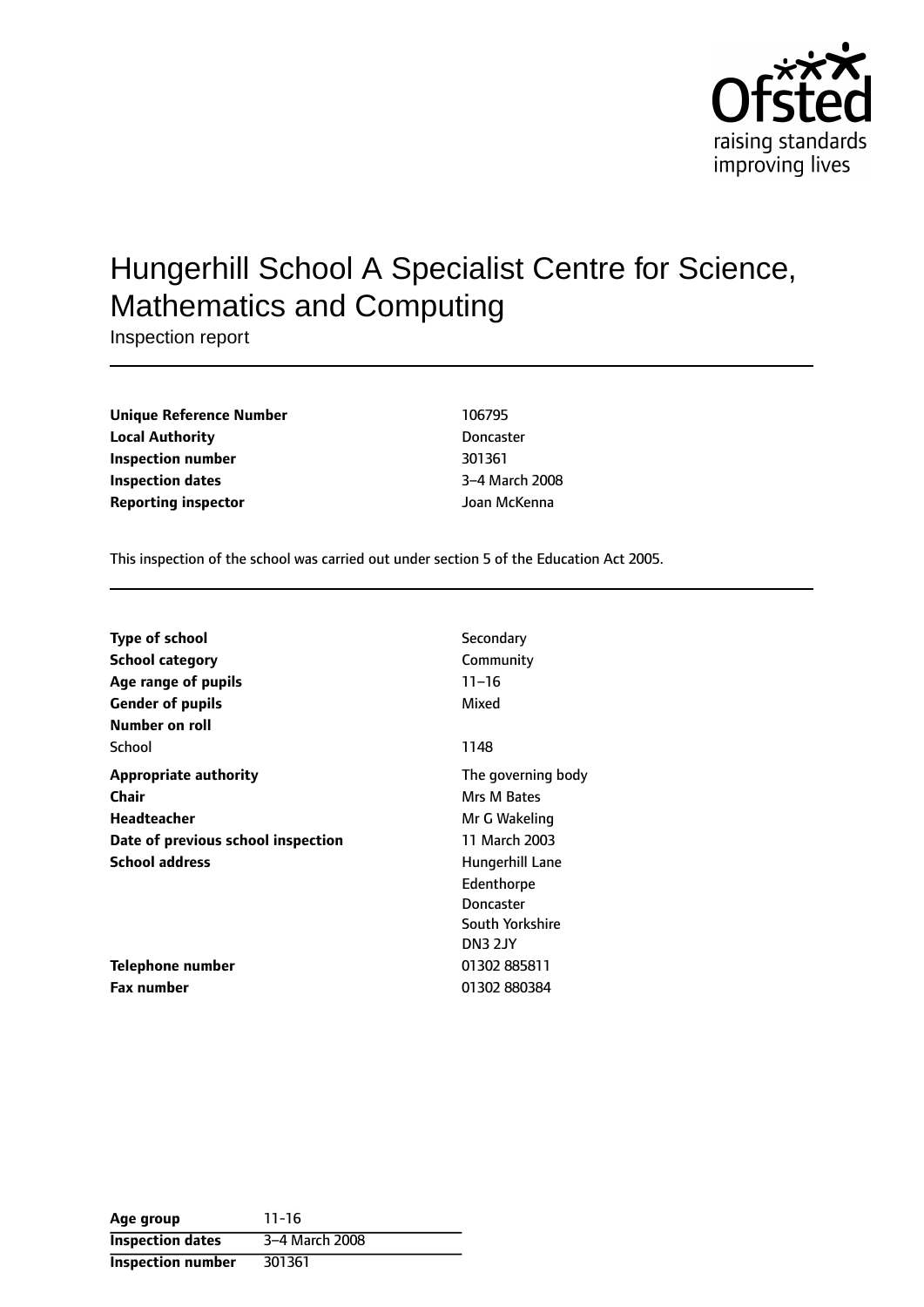© Crown copyright 2008

.

Website: www.ofsted.gov.uk

This document may be reproduced in whole or in part for non-commercial educational purposes, provided that the information quoted is reproduced without adaptation and the source and date of publication are stated.

Further copies of this report are obtainable from the school. Under the Education Act 2005, the school must provide a copy of this report free of charge to certain categories of people. A charge not exceeding the full cost of reproduction may be made for any other copies supplied.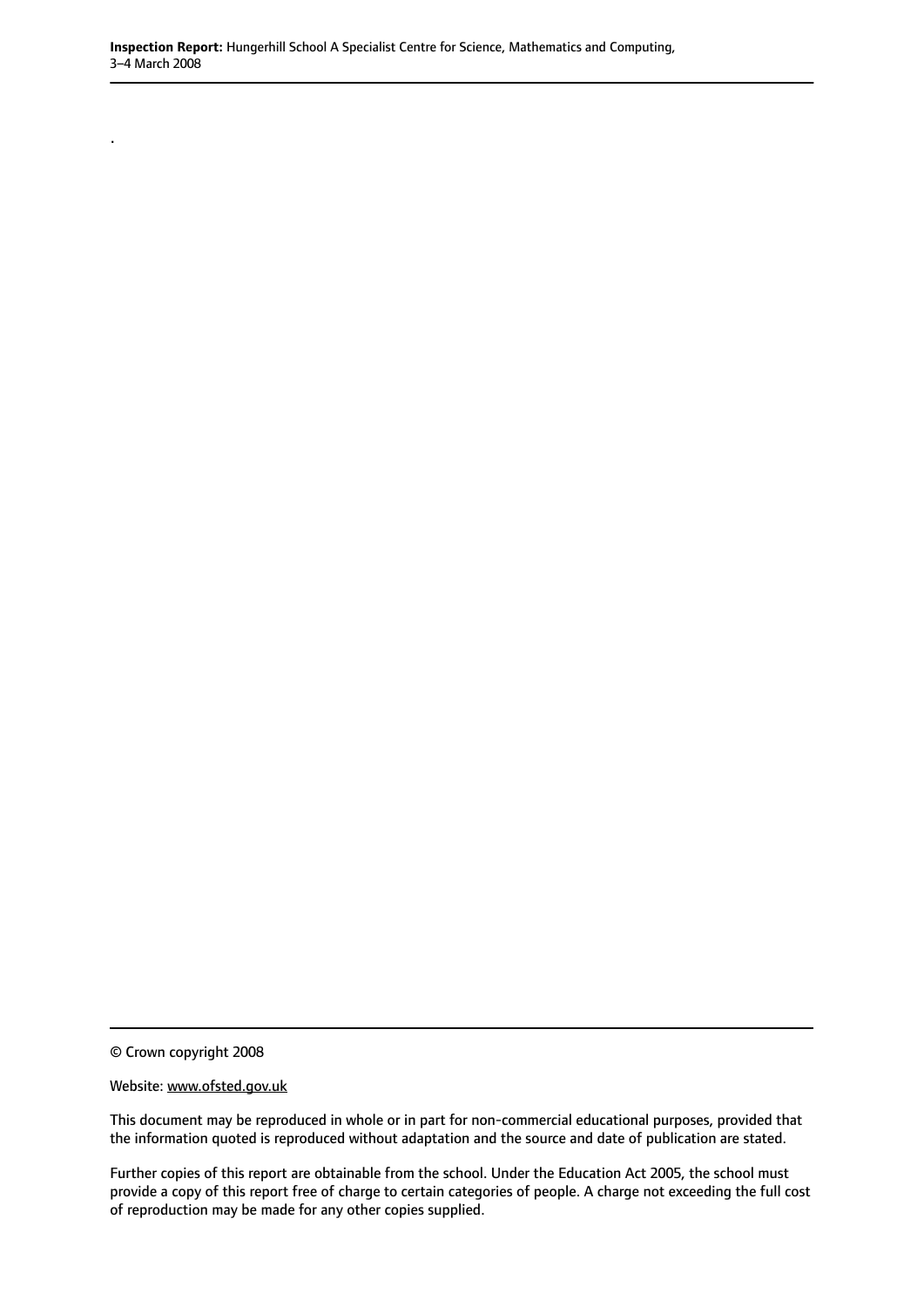# **Introduction**

The school was inspected by five Additional Inspectors.

### **Description of the school**

The very large majority of students at this above average size school are of White British heritage. Fewer than average have learning difficulties and/or disabilities or statements of special educational need. The school attracts students from beyond its immediate locality. Students come from areas that vary socio-economically but most are from areas that are broadly average. The proportion of students eligible for free school meals is below average.

The school gained specialist college status for science, mathematics and computing in September 2005.The school has the Sportsmark award and the Kitemark Quality Standard for study support.

### **Key for inspection grades**

| Grade 1 | Outstanding  |
|---------|--------------|
| Grade 2 | Good         |
| Grade 3 | Satisfactory |
| Grade 4 | Inadequate   |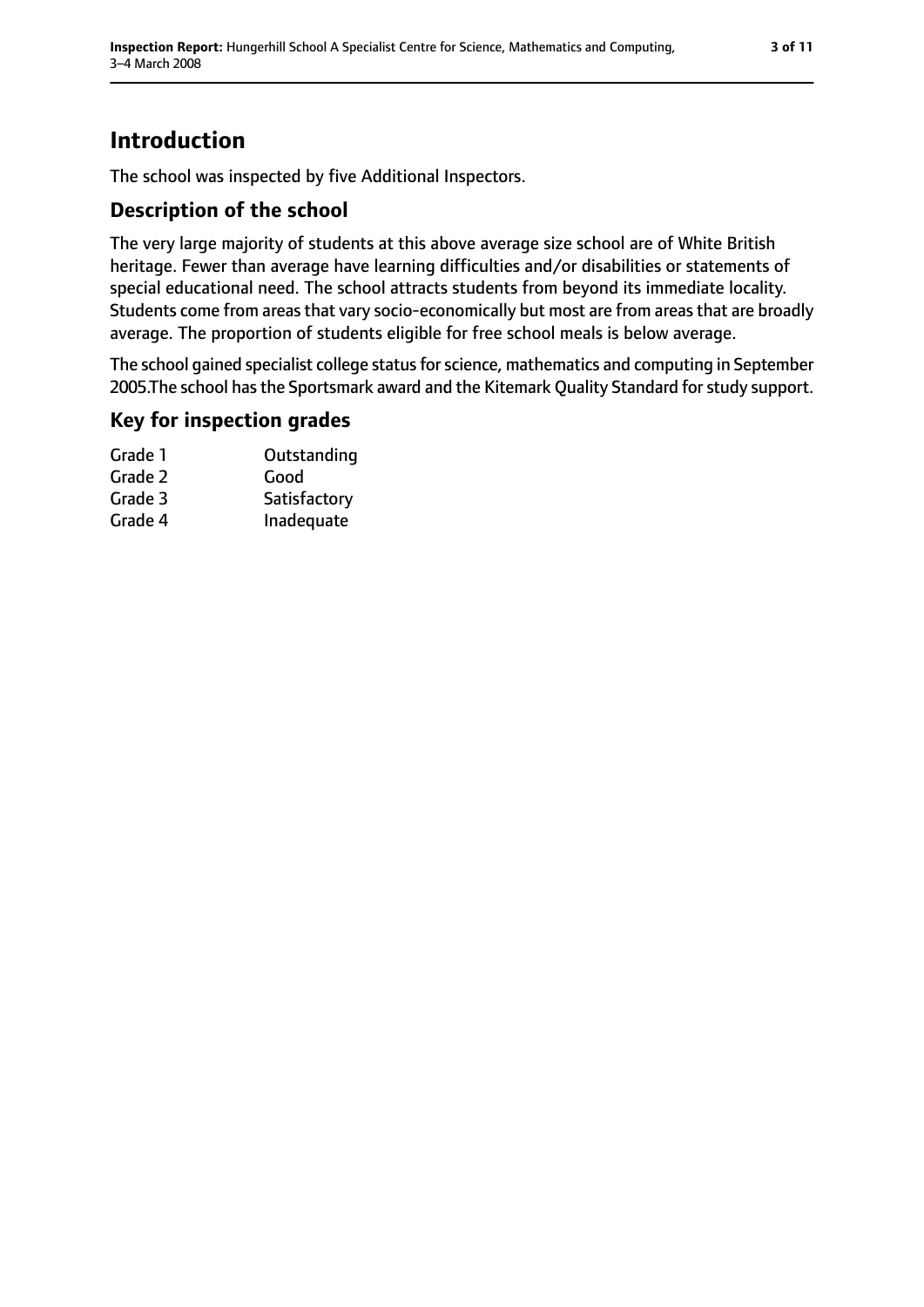# **Overall effectiveness of the school**

#### **Grade: 2**

This is a good school. It enables students to make outstanding progress in their personal development and to achieve well academically. It is popular and parents are overwhelmingly positive about it, with a typical comment being, 'We are satisfied with all aspects of the school and feel we have made a very good choice selecting Hungerhill for our child.'

The pastoral care provided for students is a strength of the school. All students are well known to staff and well cared for and students with particular needs receive very high quality support. This helps students feel safe and secure in school. They thrive in the climate in which every individual is strongly valued and they develop excellent personal skills. Relationships are warm and harmonious, behaviour is exemplary and attendance is significantly above average. Students enjoy school very much and make a mature contribution to the school and the wider community.

Students enter the school with above average standards. The standards they reach by the time they leave are significantly above the national average and they achieve well overall during their time in school. There are some subject differences in performance. They achieve well in several, for example the results in some of the vocational courses are high. English and mathematics have been among the lower performing subjects, in part because of some staffing problems. The school has taken focused action to tackle areas where results are not as strong, such as the performance of boys relative to girls, with success. There is evidence that standards are rising further. The quality of teaching and learning is good overall. Teachers manage students effectively and create a positive climate for learning. In the main, students are given varied, interesting and relevant activities that are well matched to their needs and help them learn well. Teaching quality is variable, however. While most is good and some is outstanding, not all is of this standard. Thorough systems are in place to track students' progress and inform the guidance they are given on how to improve. These are better established at Key Stage 4 than Key Stage 3 where they have been introduced more recently. While these systems are proving to be helpful, not all students fully understand how well they are doing yet or precisely what they need to do to improve to meet their targets. The curriculum is good, with the range of vocational courses at Key Stage 4 a strength.

One of the strengths of the school's specialist status is in the improved use of information and communication technology (ICT) across the curriculum.

Interactive whiteboards are used to make lessons more interesting and this has had a positive impact on pupils' learning, especially that of boys. Mathematics and science teachers make good use of ICT resources for aspects such as setting homework, and this practice is now being shared with other departments. There is, however, a mixed picture of success within these subjects, with the school having achieved some, but not all, of its specialist school targets. The specialist status helps the school work effectively with partner primary schools and the community, for example by running ICT classes for primary pupils and basic literacy and numeracy courses for adults.

Leadership and management of the school are good. The headteacher and other leaders have a strong commitment to ensuring that the school enables pupils to develop well personally and academically. Leaders at all levels are clear about their roles and responsibilities. Middle leaders are held accountable for the effectiveness of their areas and action to improve students' achievement has been strengthened by analysis and use of the information resulting from the tracking of their progress. Procedures for monitoring and evaluation are thorough and the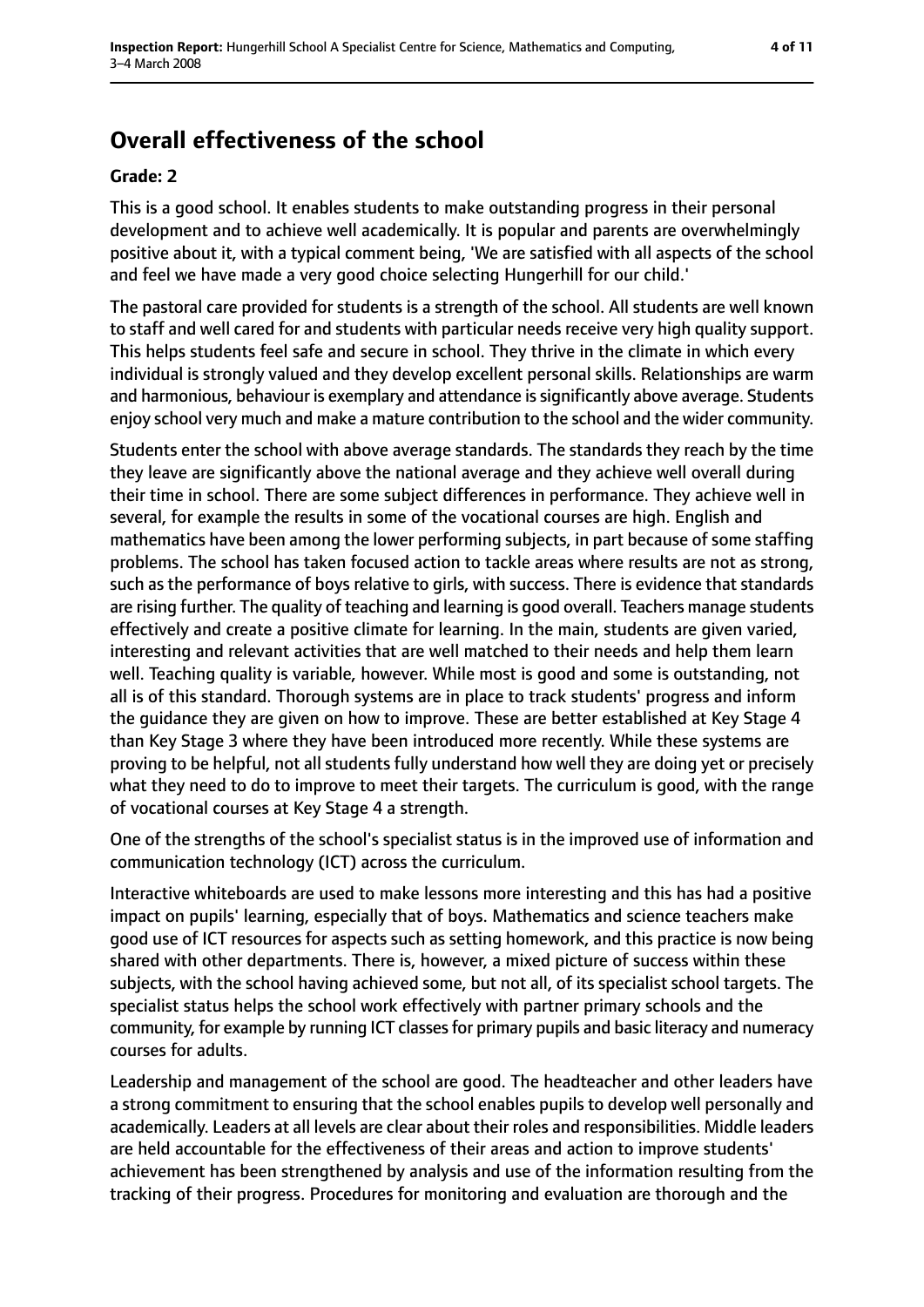school's improvement plan contains appropriate priorities. Where the school directs its attention to bring about improvement, such as developing the vocational curriculum, the use of ICT or narrowing the gender gap, it is successful. The school has good capacity to improve further.

# **What the school should do to improve further**

- Improve the consistency of students' achievement across subjects and especially improve it in English and mathematics.
- Make the quality of teaching more consistently good.
- Improve the extent to which all students, especially those at Key Stage 3, understand how well they are doing, how to improve and what they need to do to meet their targets.

# **Achievement and standards**

### **Grade: 2**

Standards at the end of Key Stage 3 are consistently above the national average, in part because results in science are always above average. Results in mathematics fluctuate, but were above average in 2007. Results in English were average. Students' achievement was satisfactory in science, but they underperformed in English and mathematics. Nevertheless, improvements in some aspects of the subjects were evident and these improvements have continued into this year. At Key Stage 4, students make up lost ground. They perform well in a range of subjects, such as art and design, areas of design technology and French, and very well in some of the vocational subjects such as health and social care and sport. As a result, overall standards in 2007 were significantly above average and achievement was good. The action being taken by the school to raise standards further is having a positive impact. Achievement, including in English and mathematics, is improving. Students with learning difficulties and/or disabilities, and the very small numbers from minority ethnic groups or in public care all perform well. Targets set are challenging, although not always met.

# **Personal development and well-being**

### **Grade: 1**

Students' personal development and their spiritual, moral, social and cultural development are outstanding. Students have a well developed understanding of moral issues and this is shown in the way they show respect for each other. They respond very well to the wide range of opportunities they are given to learn about living in a culturally diverse community and to develop spiritually. The school goes to considerable lengths to find out what students think, and they are involved in important decision making. Changes to make lunch choices healthier were implemented as a direct result of the wishes of students. The majority now stay for school meals, demonstrating their desire to adopt healthier lifestyles. The school is aware that it needs to increase the amount of time given to physical activity in order that students are able to develop even healthier lifestyles. Students say they feel safe in school and the very rare incidents of bullying are swiftly dealt with. They contribute to the school and broader community in many ways, including undertaking effective activities with primary schools. As a result, the overwhelming majority of students settle quickly on entry to Year 7. Pupils are well prepared for their future economic well-being through participation in vocational studies and their improving basic skills of literacy, numeracy and ICT.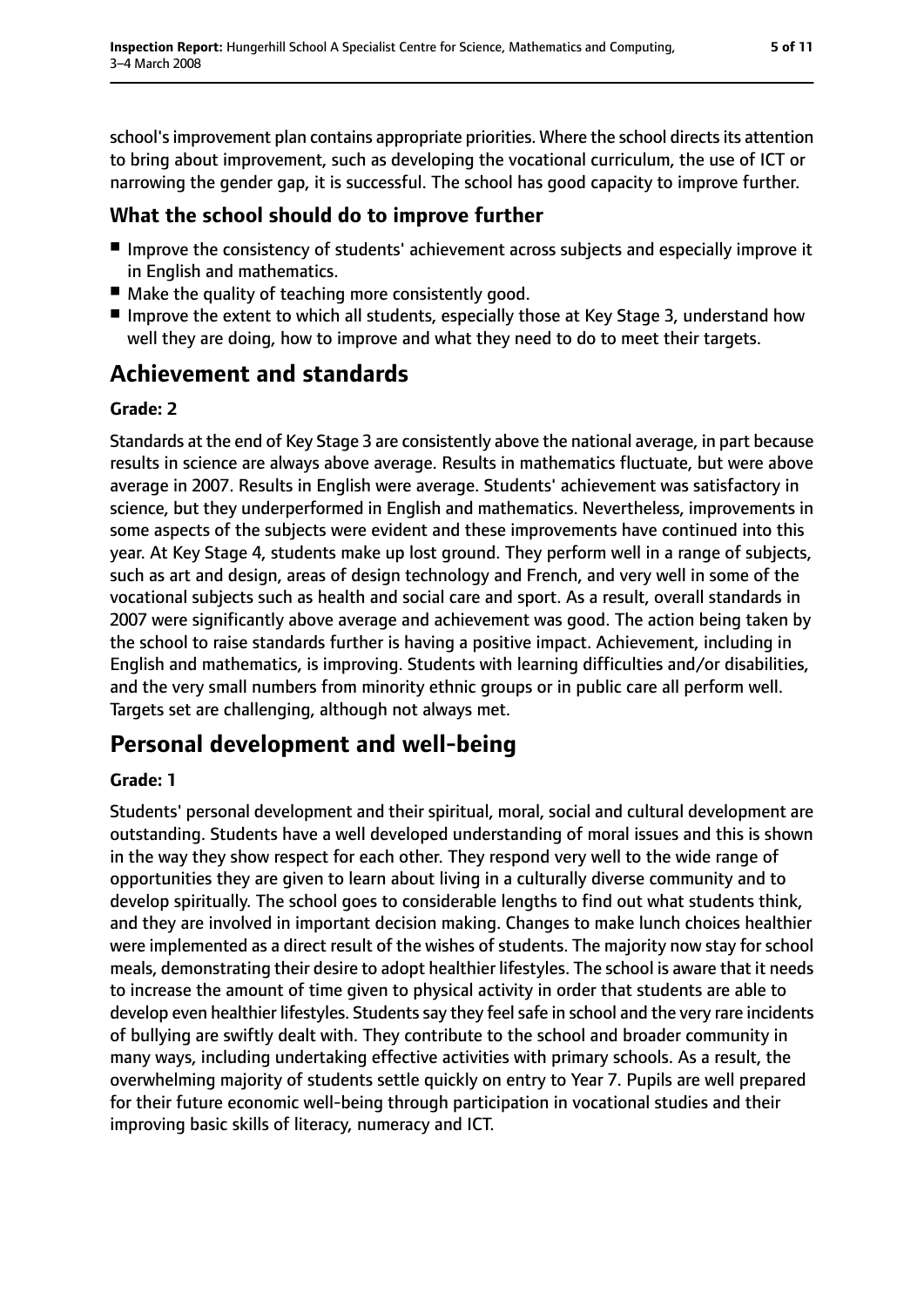# **Quality of provision**

# **Teaching and learning**

#### **Grade: 2**

The quality of teaching and learning is good overall. Some is outstanding. The majority of lessons are well planned. Teachers use their good subject knowledge to provide clear explanations of the topics being studied and to provide varied and interesting tasks. Students are keen to learn, apply themselves to their work and behave well. Teachers' questioning is often skilful, developing students' understanding more deeply. The school's investment in interactive whiteboards has resulted in many visually stimulating lessons which help students make good progress. Students' learning is enhanced in many lessons through them appraising their own and each other's work. Tasks are often well matched to students' differing needs. There is some inconsistency in teaching, however. Where it is less effective, the range of activities is narrow and tasks are less well matched to students' needs. Teachers sometimes talk too much, limiting the opportunities for students to work independently. Some work is regularly marked with comments that help students know what they need to do to improve. Other work, however, is superficially or infrequently marked which does not help students to work to their potential.

### **Curriculum and other activities**

#### **Grade: 2**

The curriculum meets the needs of students well overall. There has been a particular emphasis on extending the number of vocational courses in Key Stage 4 and a good range is now offered. Some of them are very popular and successful and strongly promote students' achievement and enjoyment of school. Students use ICT in other subjects well. Provision for students with learning difficulties and/or disabilities is strong. The school is aware that students are not equally successful in all subjects and the curriculum is being reviewed with a particular focus on improving provision in English and mathematics, as well as developing further aspects such as work-related learning and citizenship. Students do not receive the recommended time for physical education. A wide range of extra-curricular activities is provided and participation in them is high.

#### **Care, guidance and support**

#### **Grade: 2**

Staff are highly committed to the welfare of the students and pastoral care is strong. Students say there are always adults in school to turn to if problems arise. There is an effective team who give outstanding support to vulnerable students and those with learning difficulties and/or disabilities. The school has individually tailored timetables and college places for the small number of students in Years 10 and 11 who are at risk of exclusion or disengagement. Almost all of these students are now succeeding and are likely to progress into further education or training. The school has worked very hard to raise attendance and has been outstandingly successful. All statutory requirements for safeguarding are in place.

The school has extended systems for checking on students' progress by introducing them into Key Stage 3. A range of staff are playing an increasingly important role in these measures, with tutors focusing on guiding students as to how they can improve. These changes are beginning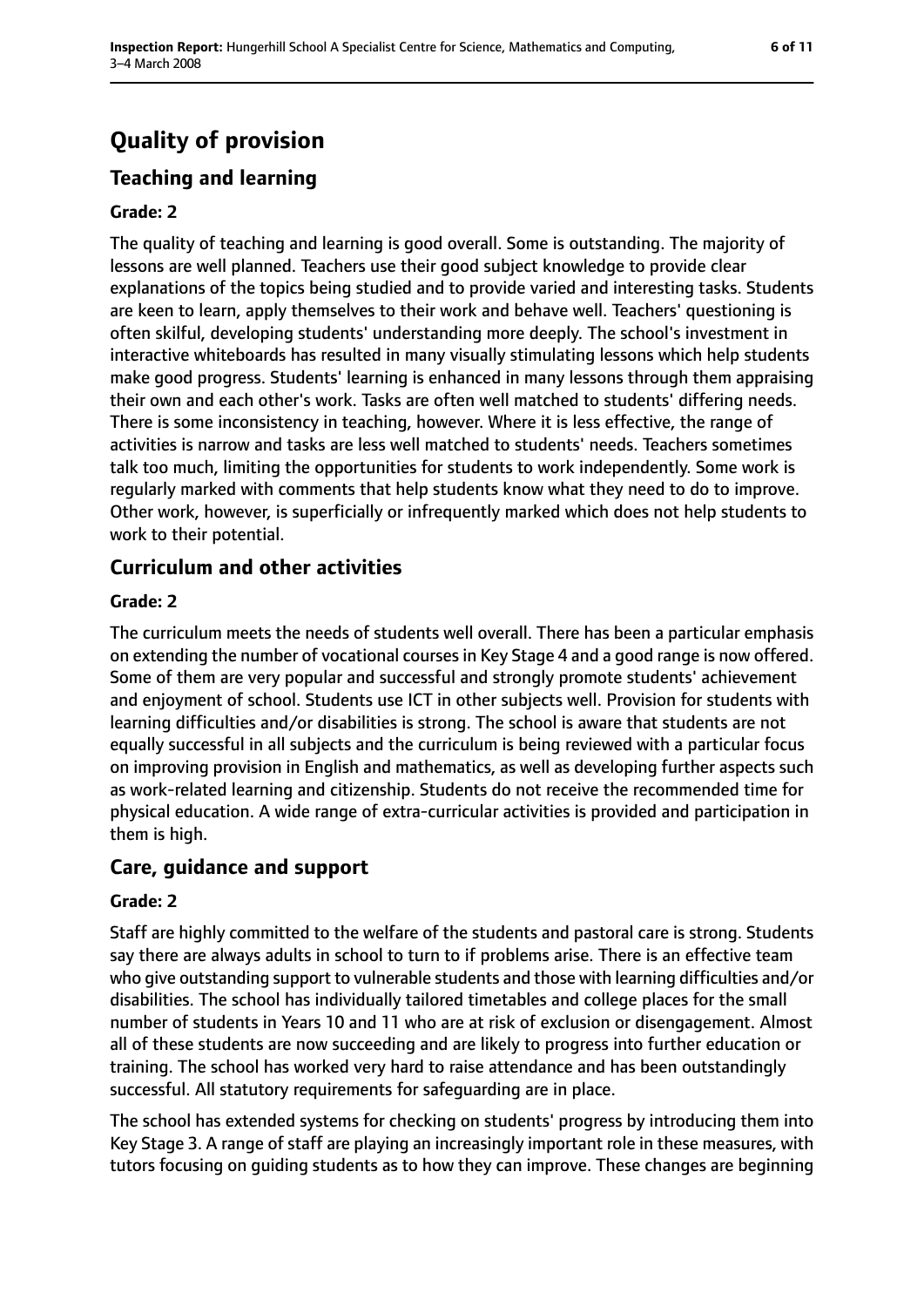to have a positive effect on students' achievements. However, the changes are not yet consistently applied in Key Stage 3 and throughout all subjects.

# **Leadership and management**

#### **Grade: 2**

The thorough systems for evaluating the school's effectiveness, including the quality of teaching, results in strengths and areas requiring development being well known by the school's leaders. Clear priorities for improvement have been identified and action plans to bring this about are being implemented, with success in targeted areas. The school's efforts to improve provision and outcomes in English and mathematics have been hampered by staffing difficulties, but, with some of these resolved, progress in these areas is now evident. A new leadership structure is in place, reflecting the vision the school has of itself for the future, and there is a commitment to ongoing professional development among staff. Senior leaders carry out their responsibilities effectively. The quality of middle leadership, while good overall, is more variable. Effective steps are being taken to tackle this. The governing body provides good support and challenge because it works in close partnership with the school's leaders to scrutinise progress. The school provides good value for money.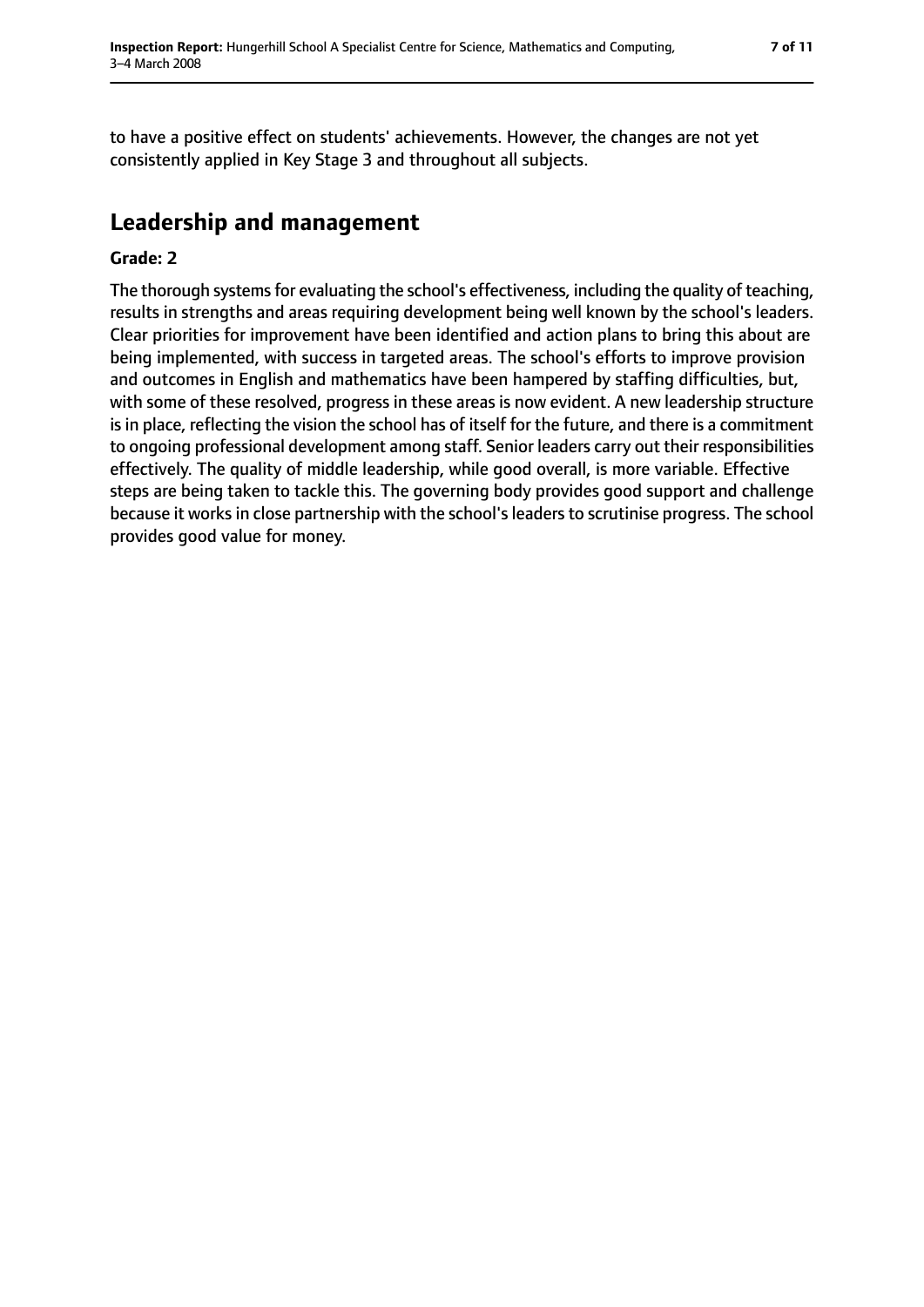**Any complaints about the inspection or the report should be made following the procedures set out in the guidance 'Complaints about school inspection', which is available from Ofsted's website: www.ofsted.gov.uk.**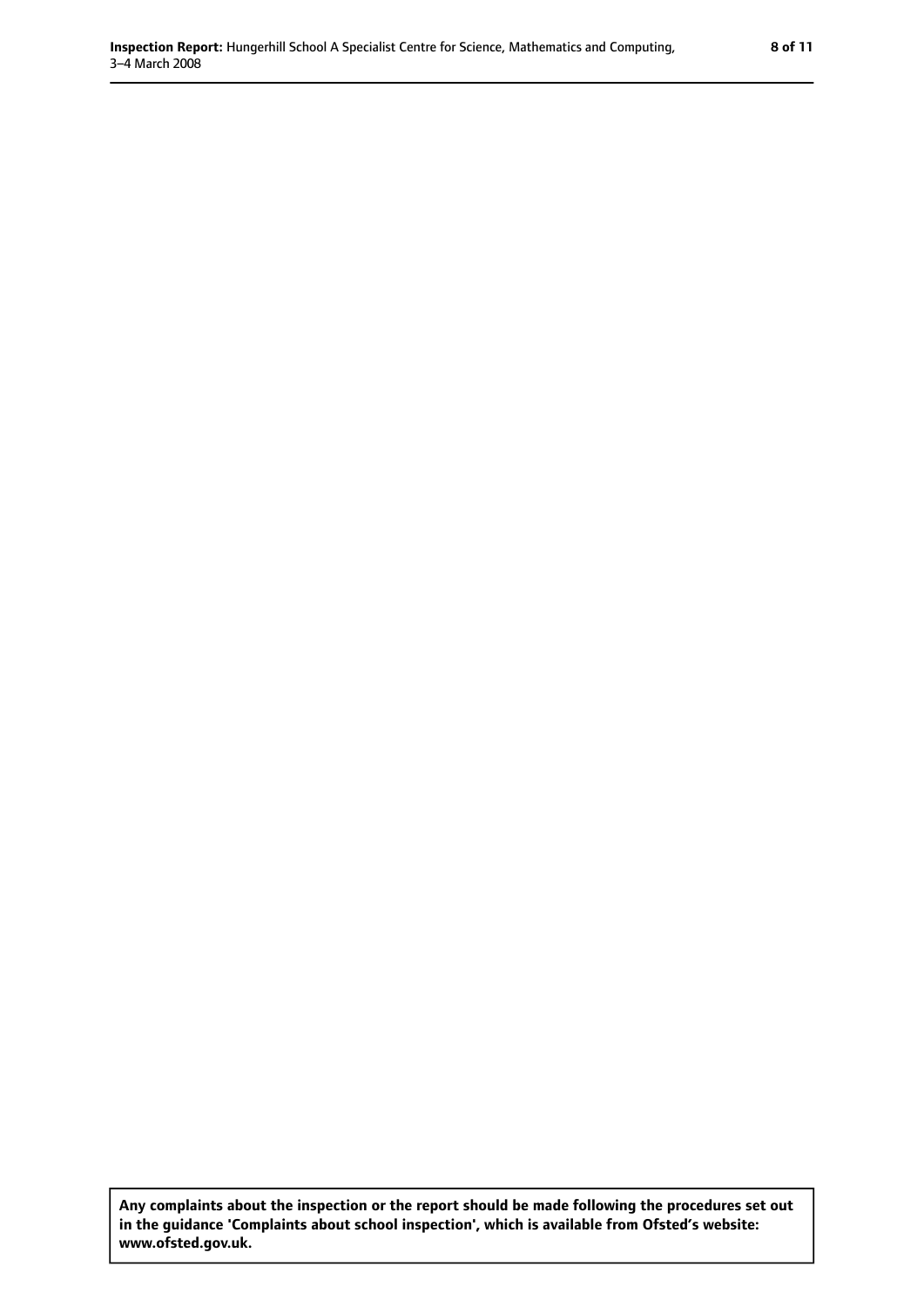# **Inspection judgements**

| $^{\backprime}$ Key to judgements: grade 1 is outstanding, grade 2 good, grade 3 satisfactory, and | School  |
|----------------------------------------------------------------------------------------------------|---------|
| arade 4 inadequate                                                                                 | Overall |

### **Overall effectiveness**

| How effective, efficient and inclusive is the provision of education, integrated<br>care and any extended services in meeting the needs of learners? |     |
|------------------------------------------------------------------------------------------------------------------------------------------------------|-----|
| Effective steps have been taken to promote improvement since the last<br>inspection                                                                  | Yes |
| How well does the school work in partnership with others to promote learners'<br>well-being?                                                         |     |
| The capacity to make any necessary improvements                                                                                                      |     |

### **Achievement and standards**

| How well do learners achieve?                                                                               |  |
|-------------------------------------------------------------------------------------------------------------|--|
| The standards <sup>1</sup> reached by learners                                                              |  |
| How well learners make progress, taking account of any significant variations between<br>groups of learners |  |
| How well learners with learning difficulties and disabilities make progress                                 |  |

### **Personal development and well-being**

| How good is the overall personal development and well-being of the<br>learners?                                  |  |
|------------------------------------------------------------------------------------------------------------------|--|
| The extent of learners' spiritual, moral, social and cultural development                                        |  |
| The extent to which learners adopt healthy lifestyles                                                            |  |
| The extent to which learners adopt safe practices                                                                |  |
| How well learners enjoy their education                                                                          |  |
| The attendance of learners                                                                                       |  |
| The behaviour of learners                                                                                        |  |
| The extent to which learners make a positive contribution to the community                                       |  |
| How well learners develop workplace and other skills that will contribute to<br>their future economic well-being |  |

### **The quality of provision**

| How effective are teaching and learning in meeting the full range of the<br>learners' needs?                     |  |
|------------------------------------------------------------------------------------------------------------------|--|
| How well do the curriculum and other activities meet the range of needs<br>$^{\rm t}$ and interests of learners? |  |
| How well are learners cared for, guided and supported?                                                           |  |

#### **Annex A**

 $^1$  Grade 1 - Exceptionally and consistently high; Grade 2 - Generally above average with none significantly below average; Grade 3 - Broadly average to below average; Grade 4 - Exceptionally low.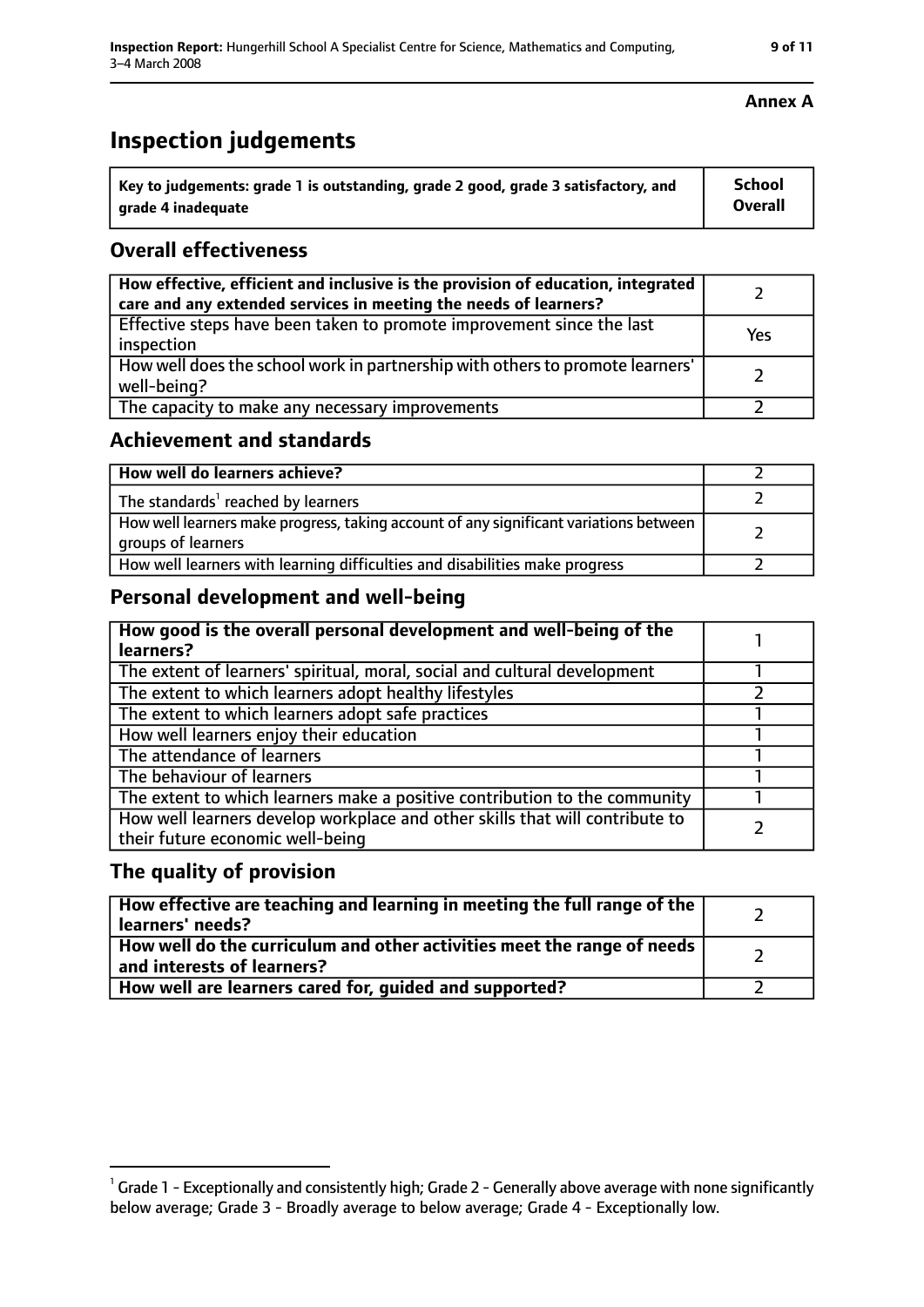#### **Annex A**

# **Leadership and management**

| How effective are leadership and management in raising achievement                                                                              |           |
|-------------------------------------------------------------------------------------------------------------------------------------------------|-----------|
| and supporting all learners?                                                                                                                    |           |
| How effectively leaders and managers at all levels set clear direction leading<br>to improvement and promote high quality of care and education |           |
| How effectively leaders and managers use challenging targets to raise standards                                                                 | フ         |
| The effectiveness of the school's self-evaluation                                                                                               |           |
| How well equality of opportunity is promoted and discrimination tackled so<br>that all learners achieve as well as they can                     |           |
| How effectively and efficiently resources, including staff, are deployed to<br>achieve value for money                                          |           |
| The extent to which governors and other supervisory boards discharge their<br>responsibilities                                                  | 7         |
| Do procedures for safequarding learners meet current government<br>requirements?                                                                | Yes       |
| Does this school require special measures?                                                                                                      | <b>No</b> |
| Does this school require a notice to improve?                                                                                                   | No        |